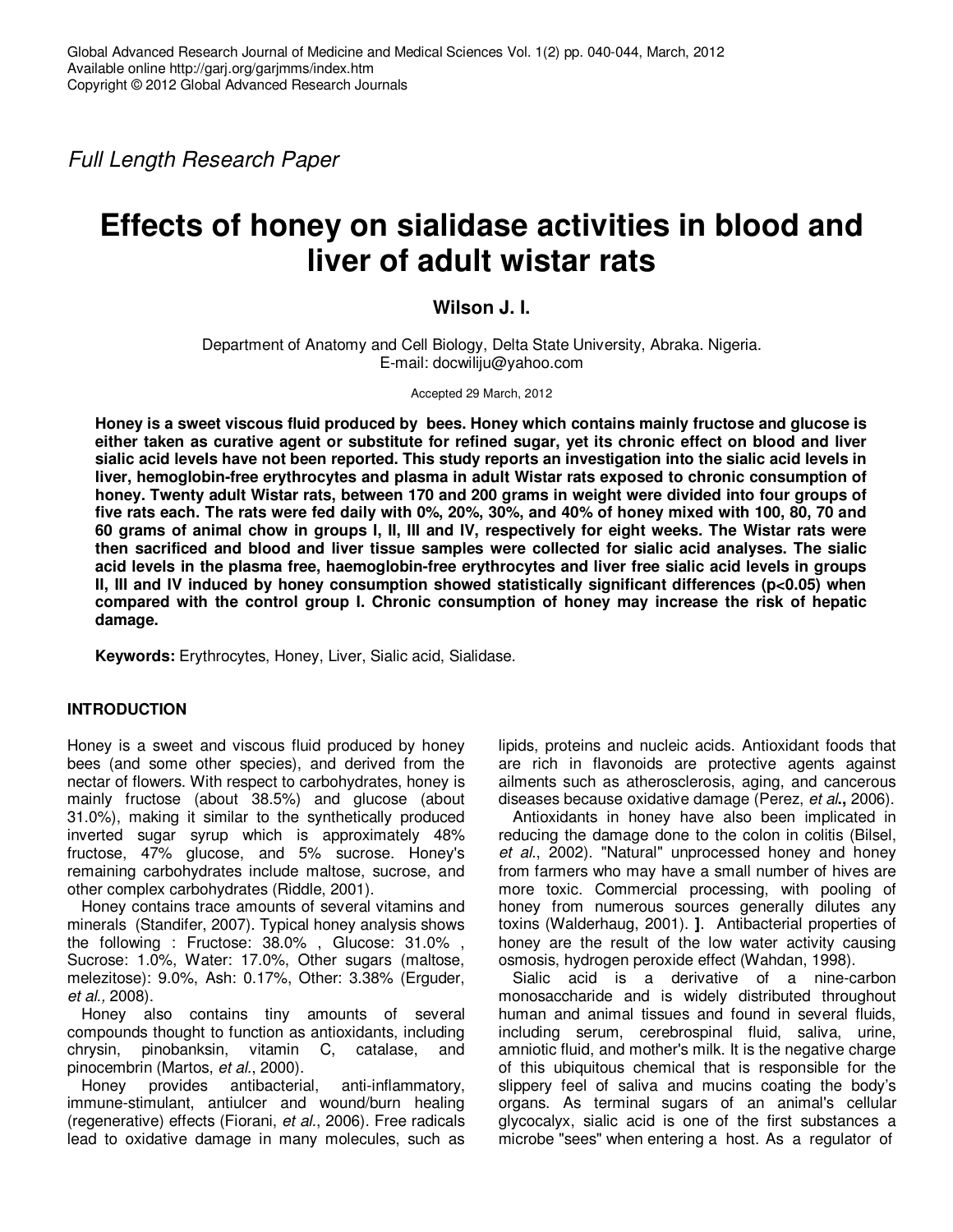innate defense mechanisms, host sialic acid is an environmental substance to be copied or eaten up (Schauer, 1985).

Sialidases are believed to act as virulence factors, allowing successful competition with the host by alleviating their spread in host tissues (Godoy, et al., 1993). One of the effects of sialidase overflow is anaemia: red blood cells are covered by a dense coat of sialic acid molecules that is removed by this dysregulated sialidase action. As a consequence, the galactose residues are demasked on the red blood cell surface after removal of sialic acid, presenting a signal for degradation by liver hepatocytes (Schauer, 1985). Due to the resulting lack of negative charge on the erythrocyte surface, the cells tend to aggregate, which leads to thrombosis (Muller, 1974a).

Aim: Since honey is widely used irrespective of the type, the aim was to study its effect on liver bound and free sialic acid levels, haemoglobin-free erythrocytes (ghosts) and plasma free sialic acid levels of adult Wistar rats after consumption of honey for eight weeks. The study was approved by the Ethics and Research Committee of the Faculty of Basic Medical Sciences, College of Health Sciences, Delta State University, Abraka. Nigeria.

## **MATERIALS AND METHODS**

Honey sample: The honey used was purchased from A and Shine International Limited, Abuja, Nigeria (undiluted, no artificial flavours or colours, no preservatives added) with National Agency for Food, Drugs, Administration and Control of Nigeria (NAFDAC) Registration No. 01-6025.

#### **Animals**

Twenty adult wistar rats, between 170 and 200 grams in weight were used for this study. They were divided into four groups of five rats each. Daily consumption of 0%, 20%, 30%, and 40% of honey were mixed with 100, 80, 70 and 60 grams of animal chow were used in feeding the rats in groups I, II, III and IV respectively for eight weeks. The wistar rats were sacrificed; blood and liver tissue samples were collected for sialic acid analysis. 1.0g of liver tissue collected was homogenized with 1ml of deionised water for determination of both free and bound liver sialic acid levels. Haemoglobin-free erythrocytes membranes (ghosts) sialic acid which represents the bound and plasma free sialic acid levels were measured using the thiobarbituric (TBA) assay (Aminoff 1961). Haemoglobin - free erythrocyte

membranes were prepared as previously described (Dodge, et al., 1963).

Brief description of Preparation of Haemoglobin-Free Erythrocyte Membranes (Ghosts) according to Dodge et al (1963). 0.1ml of Acid Citrate Dextrose (ACD) was dispensed into a 5 ml capacity vacutainer to collect 0.3 ml of blood from mice. The erythrocytes were washed by suspending them in isotonic phosphate buffer, 310 ideal milliosmola (imOsm) at 1,500 x g for 20 minutes and the plasma/buffy coats were removed by aspiration using Pasteur pipette. The erythocytes were properly washed several times with isotonic phosphate buffer, 310 ideal milliosmola (imOsm), pH 7.4 until a completely clear supernatant was obtained, while erythrocytes settled at the bottom. The washed erythrocytes were immediately haemolysed by adding 3ml of hypotonic phosphate buffer  $(20imOsm, pH 7.4)$  to the washed erythrocytes and centrifuged at  $20,000$  xg for 40 minutes. The centrifuged at 20,000 xg for 40 minutes. The supernatant was decanted and ghosts cells were washed several times with the hypotonic phosphate buffer (20imOsm, pH 7.4) until they were clear, free of haemoglobin and whitish like wool.

## **Statistical analysis**

SigmaStat 2.0 (Systat Software, Inc. Point Richmond, CA) and Microsoft excel were used for statistical analysis, graphs and charts. One way Analysis of variance (ANOVA) and All Pairwise Multiple Comparison Procedure – Turkey Test were used to evaluate the sialic acid levels of each group of mice as a result of the toxic effect of fluoride. Probability level of ≤0.05 was considered significant.

# **RESULTS**

The results obtained are shown on figures I-IV.

# **A. Haemoglobin-free erythrocyte membranes (ghosts) Sialic acid**

The mean values of sialic acid as contained in figure 1 in groups I (control), II, III and IV are  $2.717 \pm 0.291$ , 3.308  $\pm$  0.150, 3.065  $\pm$  0.0479 and 2.277  $\pm$  0.191 respectively.

There was an increase of sialic acid level in group II (20% of honey). Thereafter, the levels decreased in groups III, and IV (30% and 40% respectively) when compared with the control group I (0% of honey). Specifically, there was statistically significant difference between groups II and IV (p<0.05).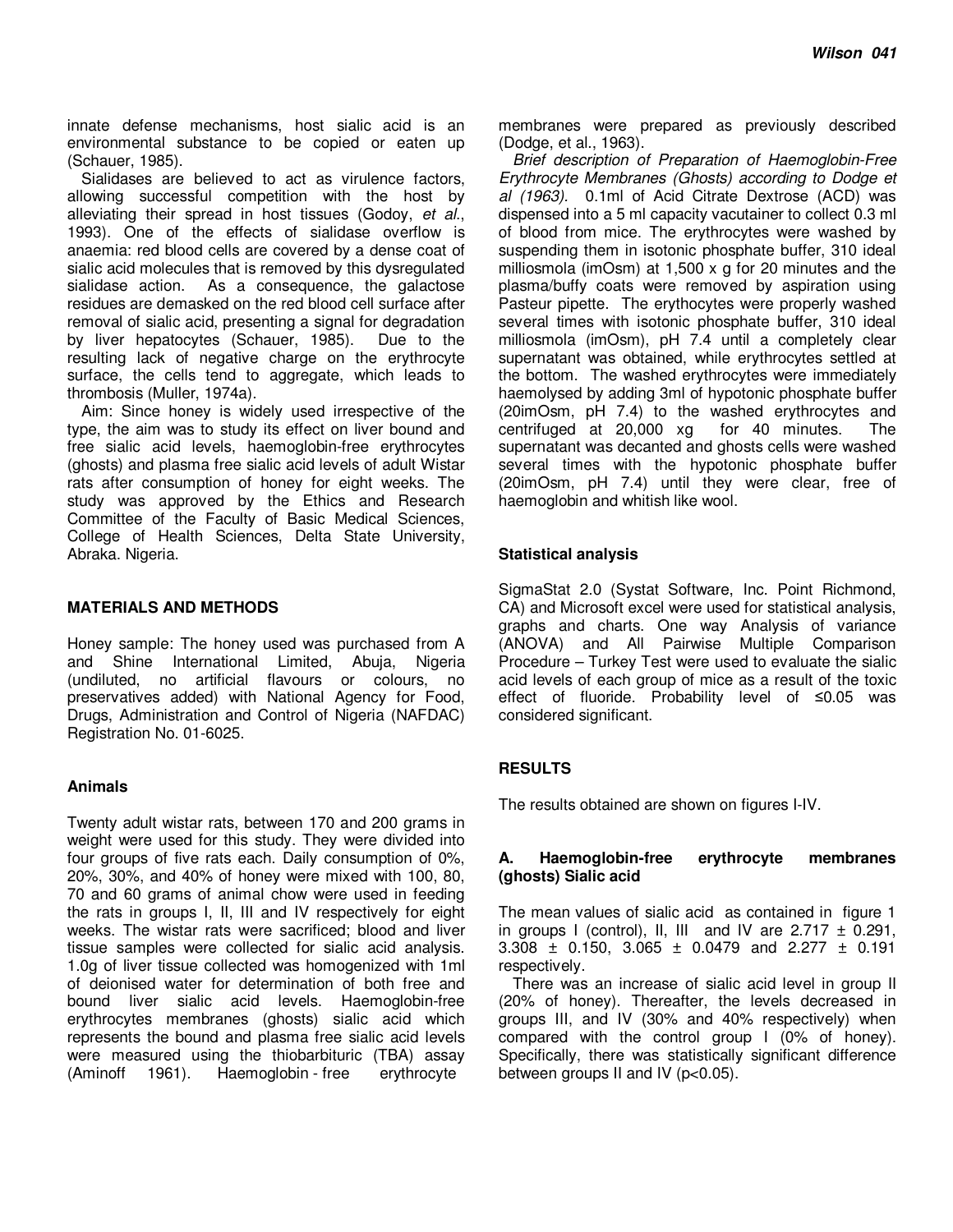

**Figure 1,** Sialic Acid of Haemoglobin--Free Erythrocyte Membranes of wistar rats after oral consumption of honey for 8 weeks. **Note:** The increased activity of the enzyme sialidase is noted in groups III – IV. P= 0.013



**Figure 2.** Plasma free sialic acid of wistar rats after oral consumption of honey for 8 weeks. **Note:** The increased activity of the enzyme sialidase is noted in groups III – IV. P < 0.001.

#### B. **Plasma free sialic acid**

The mean values of plasma free sialic acid as contained in figure 2 in groups I (control), II, III and IV are  $2.770 \pm$ 0.293, 3.700  $\pm$  0.0453, 2.623  $\pm$  0.0832 and 2.377  $\pm$  0.136

respectively.

There was an increase in sialic acid level in the group II (20% of honey). But sialic acid levels decreased in groups III and IV (30%and 40% of honey respectively) when compared with the control group. Specifically, there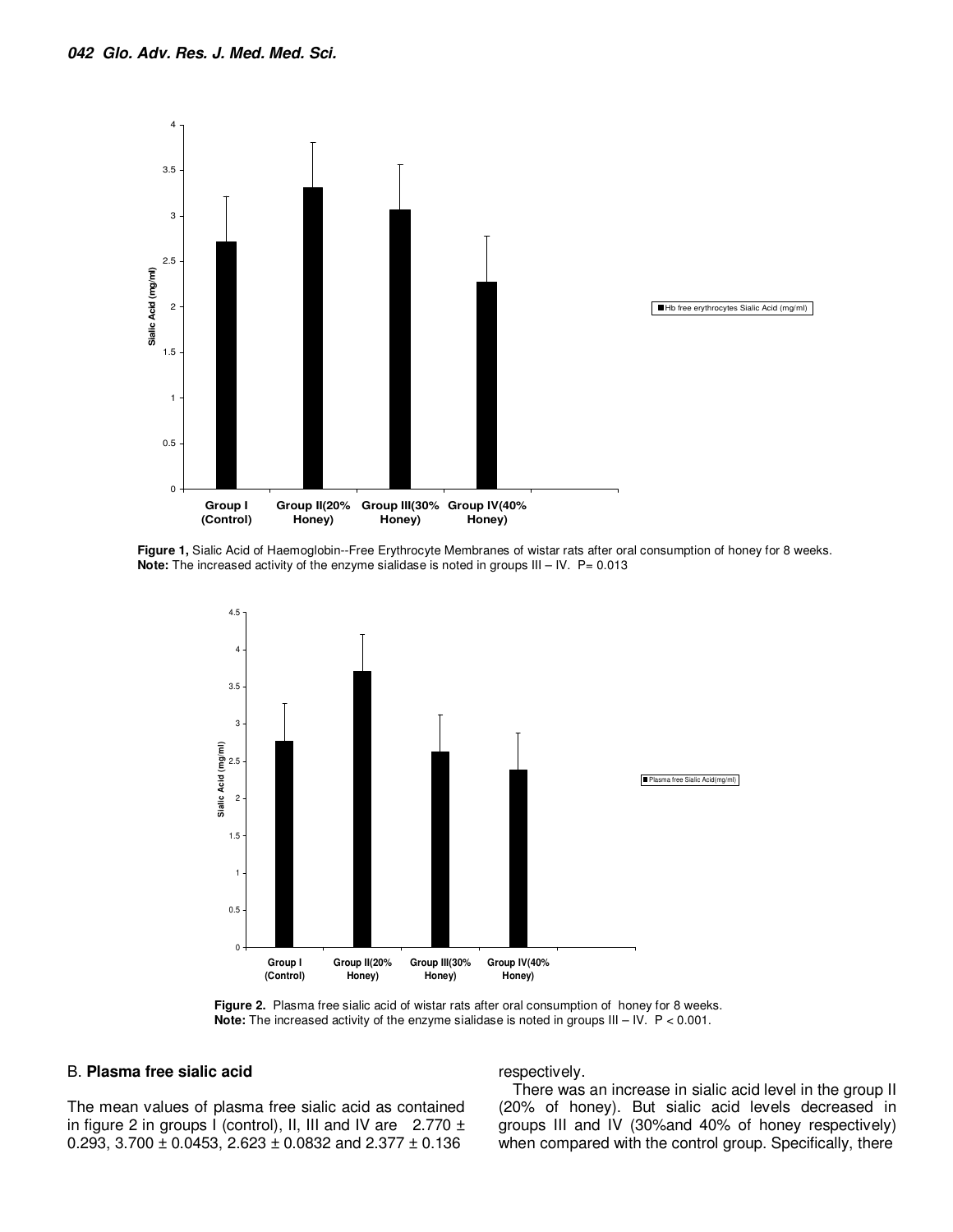

**Figure 3.** Liver bound sialic acid of wistar rats after oral consumption of honey for 8 weeks. **Note:** There was no significant difference in the activity of the enzyme sialidase. P = 0.714



Figure 4. Liver free sialic acid of wistar rats after oral consumption of honey for 8 weeks. **Note:** The increased activity of the enzyme sialidase was noted in groups III – IV. P < 0.001.

was statistically significant difference between groups I and II, II and III, II and IV ( $p<0.05$ ).

# **C. Liver Bound sialic acid**

The mean values of sialic acid contained in figure 3 in groups I (control), II, III and IV are 3.653 ± 0.464, 3.283  $\pm$  0.396, 3.650  $\pm$  0.0453 and 3.138  $\pm$  0.468 respectively.

There was no statistically significant difference between

the experimental groups II, III and IV that had 20%, 30% and 40% of honey when compared with the control group I that had 0% of honey.

# **D. Liver free sialic acid**

The mean values of liver free sialic acid as contained in figure 4 in groups I (control), II, III and IV were 3.675  $\pm$ .207, 3.700  $\pm$  0.0453, 2.623  $\pm$  0.0832 and 2.377  $\pm$  0.136